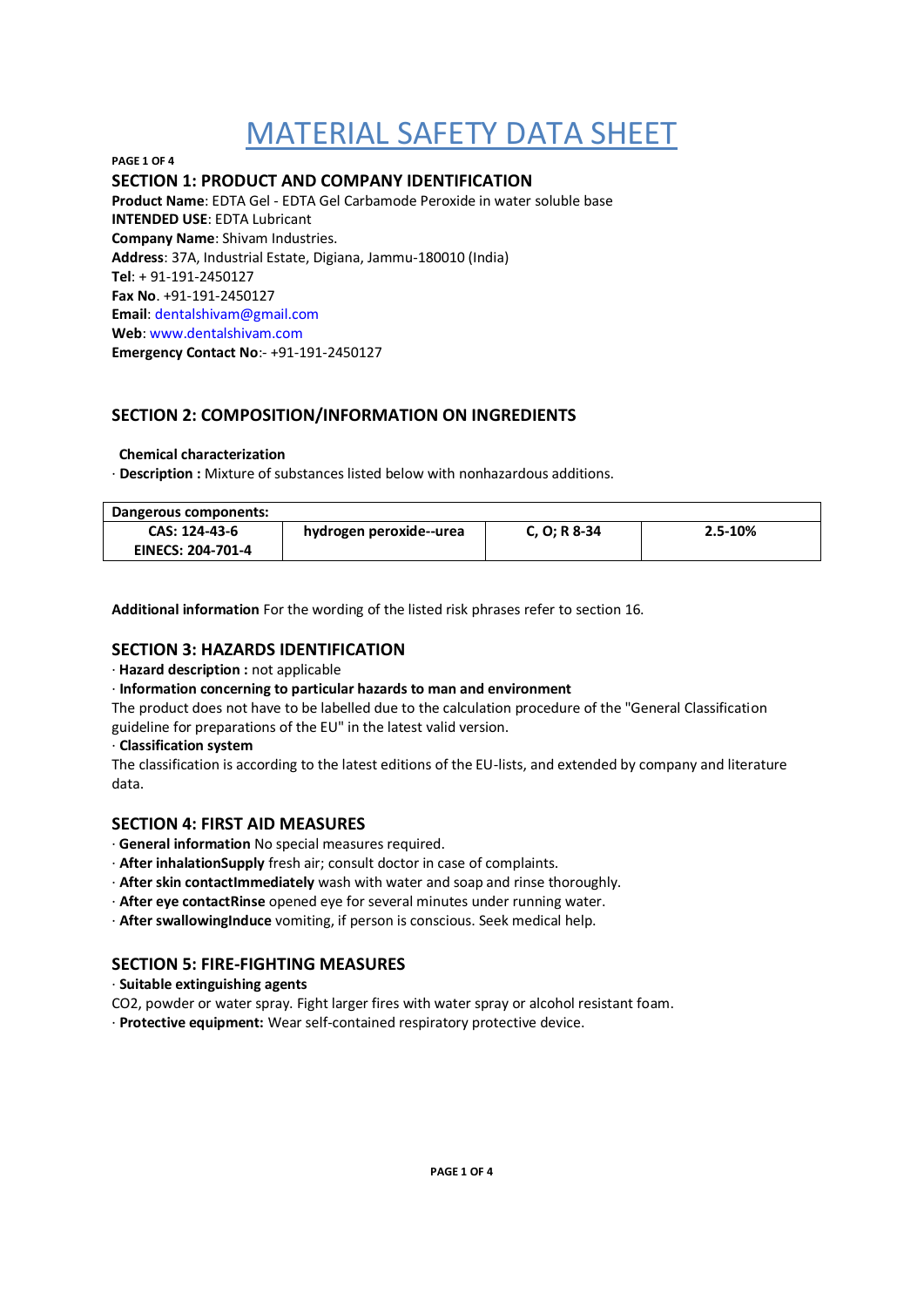#### **PAGE 2 OF 4**

## **SECTION 6: ACCIDENTAL RELEASE MEASURES**

**Person-related safety precautions :** Not required.

**Measures for environmental protection :** Do not allow product to reach sewage system or any water course.

**Measures for cleaning/collecting :** Pick up mechanically.

**Additional information :** No dangerous substances are released.

## **SECTION 7: HANDLING AND STORAGE**

**HandlingProduct** is intended for dental use only. **Information for safe handling :** No special measures required. Observe normal care for working with chemicals.

**Information about fire - and explosion protection:** No special measures required.

#### **Storage**

**Requirements to be met by storerooms and receptacles:** Store only in the original receptacle. **Information about storage in one common storage facility :** Not required. Further information about storage conditions : Protect from heat and direct sunlight.

## **SECTION 8: EXPOSURE CONTROLS/PERSONAL PROTECTION**

*·* **Additional information about design of technical facilities:** No further data; see item 7.

| Ingredients with limit values that require monitoring at the workplace: |                                                                                                            |  |
|-------------------------------------------------------------------------|------------------------------------------------------------------------------------------------------------|--|
| 57-55-6 propane-1,2-diol                                                |                                                                                                            |  |
| <b>OES</b>                                                              | Long-term value: $474*10**$ mg/m <sup>3</sup> , 150* ppm<br>total (vapour and particulates) **particulates |  |

**Additional information:** The lists valid during the making were used as basis.

#### **Personal protective equipment**

#### **General protective and hygienic measures**

The usual precautionary measures are to be adhered to when handling chemicals. Keep away from foodstuffs, beverages and feed. Immediately remove all soiled and contaminated clothing. Wash hands before breaks and at the end of work.

#### **Respiratory protection:** Not required.

**Protection of hands:** The glove material has to be impermeable and resistant to the product/ the substance/ the preparation. Due to missing tests no recommendation to the glove material can be given for the product/ the preparation/ the chemical mixture. Selection of the glove material on consideration of the penetration times, rates of diffusion and the degradation

#### **Material of gloves**

The selection of the suitable gloves does not only depend on the material, but also on further marks of quality and varies from manufacturer to manufacturer. As the product is a preparation of several substances, the resistance of the glove material cannot be calculated in advance and has therefore to be checked prior to the application.

## **Penetration time of glove material**

The exact break trough time has to be found out by the manufacturer of the protective gloves and has to be observed.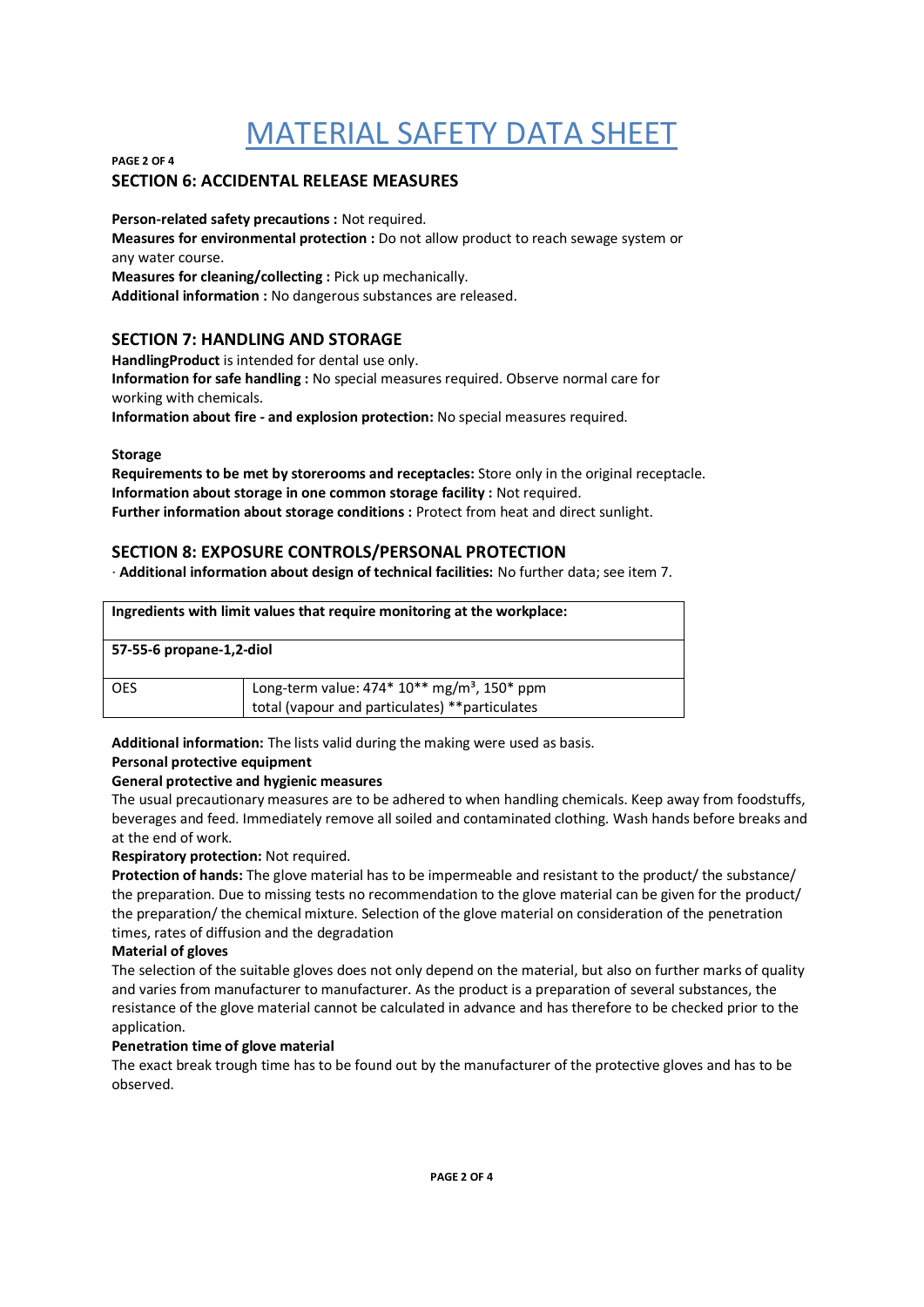**PAGE 3 OF 4**

**Eye protection :** Safety glasses **Body protection : Protective work clothing.** 

# **SECTION 9: PHYSICAL AND CHEMICAL PROPERTIES**

| <b>General Information</b>                                         |
|--------------------------------------------------------------------|
| Form: paste                                                        |
| <b>Colour: Whitish</b>                                             |
| <b>Odour:</b> Weak, characteristic                                 |
| <b>Change in condition</b>                                         |
| Melting point/Melting range: undetermined                          |
| <b>Boiling point/Boiling range:</b> undetermined                   |
| Ignition temperature: 400°C                                        |
| <b>Flash point: Not applicable</b>                                 |
| Self-igniting: Product is not selfigniting.                        |
| Danger of explosion: Product does not present an explosion hazard. |
| <b>Density: Not determined</b>                                     |
| Solubility in / Miscibility with                                   |
| <b>Water: Soluble</b>                                              |

# **SECTION 10: STABILITY AND REACTIVITY**

**Thermal decomposition / conditions to be avoided :** No decomposition if used according to specifications. **Dangerous reactions No :** Dangerous reactions known

**Dangerous decomposition products :** No dangerous decomposition products known.

# **SECTION 11: TOXICOLOGICAL INFORMATION**

**Acute toxicity :** Nil **Primary irritant effect :** Nil **on the skin :** May cause skin irritation **on the eye :** Irritating effect. **Sensitization :** No sensitizing effects known.

**Additional toxicological information:**

The product is not subject to classification according to the calculation method of the General EU Classification Guidelines for Preparations as issued in the latest version.

When used and handled according to specifications, the product does not have any harmful effects to our experience and the information provided to us.

# **SECTION 12: ECOLOGICAL INFORMATION**

**General notes :** Water hazard class 1 (German Regulation) (Self-assessment): slightly hazardous for water.